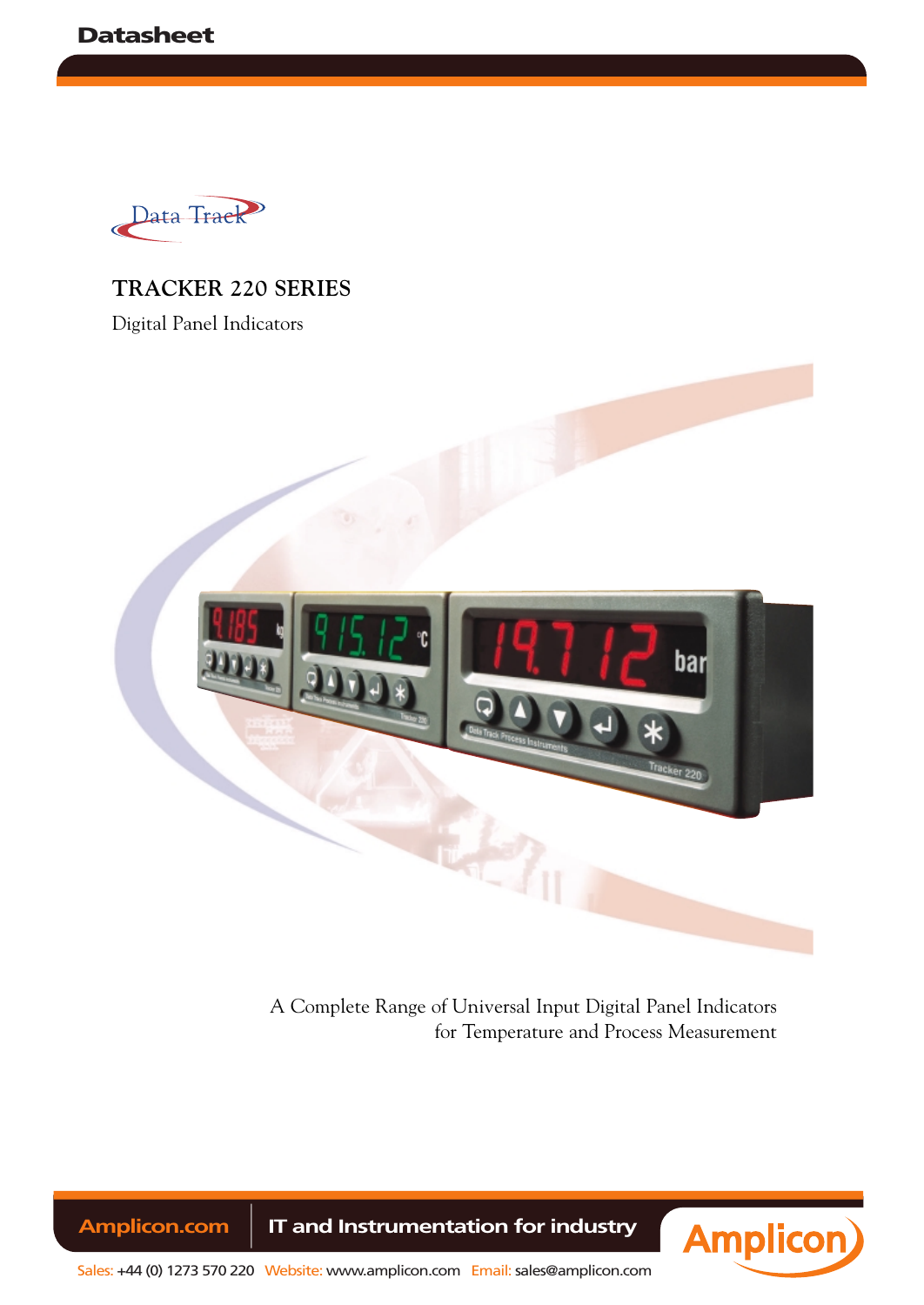# TRACKER 220 SERIES INDICATORS

- □ Universal Input **Analogue Output**
- $\Box$  Digital Status Inputs
- **Transmitter & Transducer Supplies**
- □ Four Alarm Set points
- **Wide Ranging Power Input**

#### **Universal Input**

Any one of over 20 different input types can be directly connected. Thermocouple, RTD, 20mA, mV and 10 volt signals are accepted as standard.

#### **Tough but Attractive**

Designed to enhance the looks of any instrument panel, the enclosure uses flame retardant  $(VO)$  materials and the front panel conforms to IP65 (NEMA 4). The plug in sleeve-type construction facilitates simple exchange for routine servicing/calibration.

#### **Clear Display**

The flat, slightly recessed display, together with high brightness red or green LEDs ensure maximum visibility even in difficult ambient lighting conditions.

**IP65 Front Panel**  $\Box$ Standard 1/8 DIN Size  $\Box$ **Red or Green LED Display**

- $\Box$ Programmable Function Buttons
- $\Box$ **Maths Functions**

 $\Box$ Serial Communications

> **Universal Power Input** Wide-ranging 90 to 265v ac input allows world-wide installation. Low voltage ac/dc input option available.



**Connectivity** Digital Status inputs, serial communications, analogue output, transmitter supply, alarm relays, transducer supply, are all available. The instrument can be removed for routine servicing without disturbing these connections.

**Front Panel Control**

Full set-up is available using the front panel buttons to step through a simple password protected menu. Some functions can be made directly available to an operator. Alternatively units can be supplied without buttons.



### **CONFIGURATION** SOFTWARE

**User Definable Buttons** Two of the front panel buttons can be user programmed to provide one or more special functions such as tare and auto zero.



SCADA SOFTWARE

The Tracker 220 series of universal input indicators comprises a range of four models which offer unparalleled price and performance. The use of surface mount components and modern microprocessor technology has enabled powerful features to be packed into a standard 1/8 DIN case. The measurement performance is significantly better than that normally associated with indicators in this price range.

The four models can be used for simple measurement-only applications or in more demanding situations requiring digital communications, alarms, maths functions and complex signal conditioning. The powerful menu-driven software enables fast flexible set-up from the front panel or via the serial communications interface. No adjustments of internal potentiometers, internal links or plug-in cards are necessary.

All Tracker 220 series indicators have been tested and comply with the European Electromagnetic Compatibility directives and safety requirements. The instruments are designed to be used in the most demanding applications and each carries the CE marking. The enclosure is manufactured in re-cyclable and flame-retardant (VO) materials and the front panel conforms to IP 65.

## **Amplicon.com | IT and Instrumentation for industry**



Sales: +44 (0) 1273 570 220 Website: www.amplicon.com Email: sales@amplicon.com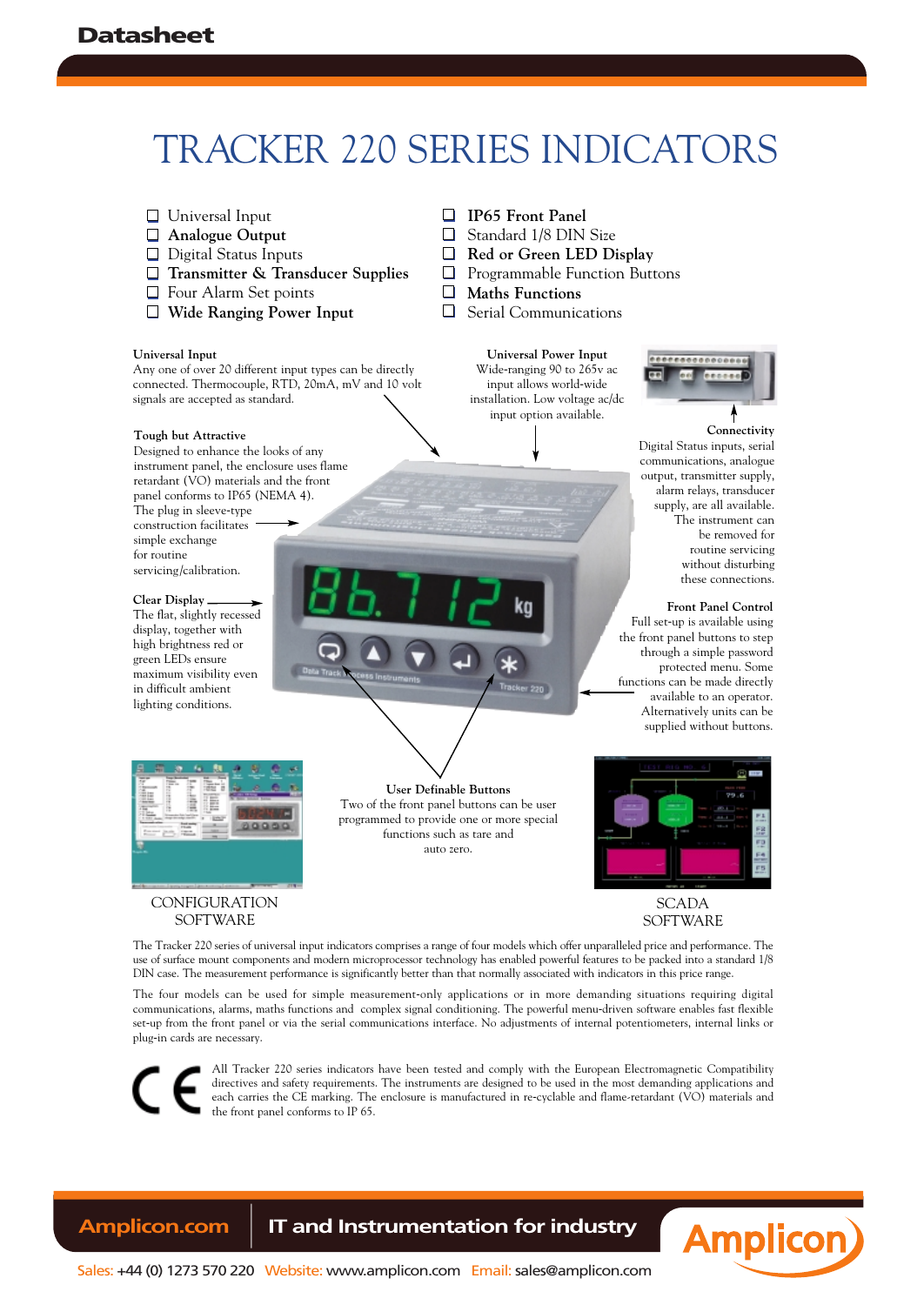## TRACKER 220 APPLICATIONS





### **Temperature**

The Tracker 220 series can be used in a wide variety of temperature measurement applications with results displayed in °C, °F or Kelvin (Absolute). In applications where non-linearising temperature transmitters are used the Tracker 220 series can linearise the 4-20 mA signal received to the thermocouple curve. Where accuracy is vital to an application, a 220 series indicator can be calibration-matched to the output of the actual sensor to be used, thus removing most system measurement errors.



## **Signal Re**-**Transmission**

The user programmable isolated analogue output allows the 220 series to be used in applications where a local display as well as data recording is required. This output can be configured to transmit the measured, averaged, maximum or minimum value and has its own damping filter for noisy or fast moving signals. The input can be locally conditioned and retransmitted over a relatively long distance. Being electrically isolated, problems associated with earth loops, which are often encountered in measurement systems, are eliminated.



## **Pressure and Weighing**

A variety of pressure transducers, pressure transmitters or strain gauge bridges can be connected to the Tracker 220 series. The indicator and sensor can be matched using the user calibration feature, greatly reducing errors due to sensor output and excitation supply voltage variations. A front panel button or digital status input can be configured to provide an auto zero feature allowing zero offset errors to be eliminated. For weighing applications, a tare function can be similarly configured.



## **Process Inputs**

The Tracker 220 series indicators have a number of features which make them particularly suitable for the measurement of process signals. Maths functions allow calculations for orifice plate, "V" notch weir flow and rectangular (Cippaletti) weir flow. A filter is available for noisy or fast- moving signals. A 24 point user linearisation facility is provided for applications such as tank contents measurements. All of the Tracker 220 input types can be scaled to any engineering units within the display range or, if necessary, mapped to one of the thermosensor or user linearisation curves. SG Correction is also available.



## **Communications**

The Tracker 220 series serial protocol is compatible with most SCADA software packages. Up to 32 indicators can be connected to a single master device in a multidrop two or four wire configuration. Tracker PC based software can be supplied which enables multiple configurations to be modified and stored. The display and analogue output can be controlled via the serial interface, allowing an indicator to be used as a remote display or control device.



## **Alarm and Control**

The comprehensive alarm functions built into the Tracker 220 series make them particularly suitable for monitoring, switching and control applications.

The hysteresis facility stops noisy signals switching alarms. High and low deviation allow control around a setpoint. On and off delay times can be set, with individual alarms configured as latching or non-latching, depending upon user requirements. Alarms can be displayed or acknowledged on the Tracker 220 front panel.

## Amplicon.com | IT and Instrumentation for industry

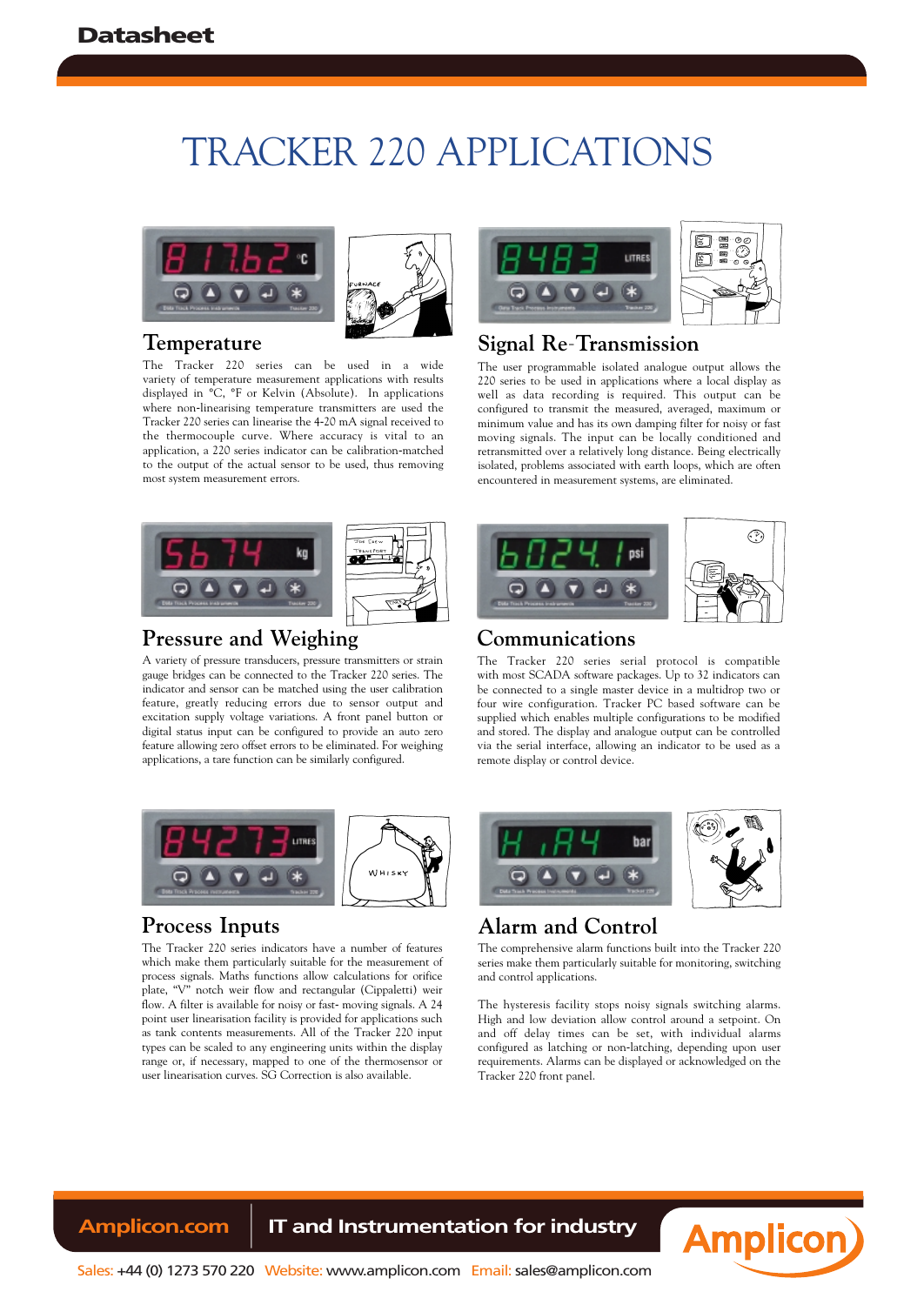## TRACKER 220 SOFTWARE

All configuration parameters can be password protected and are preserved in the event of a power failure. The following software functions are available to the user:

#### Input Type

Linearisation Type Internal or External CJC Sensor Break Detection Display Resolution Display Filter Time Constant Scaling and Calibration

Maths Functions Alarm Set-up x 4 Averaging Time Period User Linearisation Password Set-up Function Button Set-up x 2 Relay Set-up (222/224 only)

#### Models 223 and 224 only Status Input Set-up x 2 Transducer Supply Set-up Analogue Output Set-up Analogue Output Scaling Analogue Output Damping Serial Comms Set-up

#### **Advanced Maths**

All models have the following maths functions available to the user:

Maximum and Minimum (Peak/Valley) Memory Signal Averaging Square Root 5/2 Root 3/2 Root Tare (Weighing Applications) Auto Zero S.G. Correction (Specific Gravity) The Auto Zero function is particularly useful for correcting sensor zero offset errors in a system.

#### **Software Alarms**

There are four software alarms as standard on the Tracker 220 series indicators. A separate alarm menu is provided for each alarm allowing for independent operation.

The software allows the user to configure the following parameters for each alarm:

Type (High, Low or Deviation) Setpoint Value Deviation High and Low On and Off Delay Time On and Off Hysteresis Value Output (None, Relay 1 or 2 or both) Latching or Non-Latching Alarm Display Message On or Off Front Panel Setpoint Edit On/Off (Alarms 1 and 2) Link Setpoint On or Off (Alarms 3 and 4)

The set-up link function allows multiple alarms to track one adjustable setpoint value.

All setpoint values can be password protected or Setpoints 1 and 2 can be edited by an operator. The display can be set to flash a message when an alarm is active.

#### **Alarm Relay Control**

Models 222 and 224 are each fitted with two alarm relays which can be activated by any of the four software alarms. In addition the AND function allows a relay to be set only when two or more software alarms are active. Relays can be configured to be energised or de-energised (fail safe) in the alarm condition.

#### **Digital Status Inputs**

Tracker models 223 and 224 are fitted with two digital inputs which can be activated by external volt-free contacts. These can be programmed individually by the user to perform one or more of the following functions:

Tare Auto Zero Display Hold Display Maximum Display Minimum Display Average Reset Maximum, Minimum and Average Alarm Disable Alarm Acknowledge Analogue Output Hold Keyboard Lock Display Test

#### **Function Buttons**

The two buttons marked  $\bigcap$  and  $\bigcap$  on the front panel of all models can be user-programmed to give operator level access to one or more of the following functions:

#### Tare Auto Zero Display Hold Display Maximum

Display Minimum Display Average Reset Maximum, Minimum and Average Display Test

#### **Display**

The software allows the user to configure the display. The decimal point position can be set to the required measurement resolution or switched to automatic (auto-ranging) mode. A filter is available to damp fast-moving signals and leading zeros can be suppressed if required.

#### **Password Protection**

The instrument's configuration can be protected by the use of a user-definable password. In addition, editing of the alarm setpoints, alarm acknowledging and the resetting of the maximum, minimum or average value memory can be individually protected from an operator.

## **Amplicon.com | IT and Instrumentation for industry**



Sales: +44 (0) 1273 570 220 Website: www.amplicon.com Email: sales@amplicon.com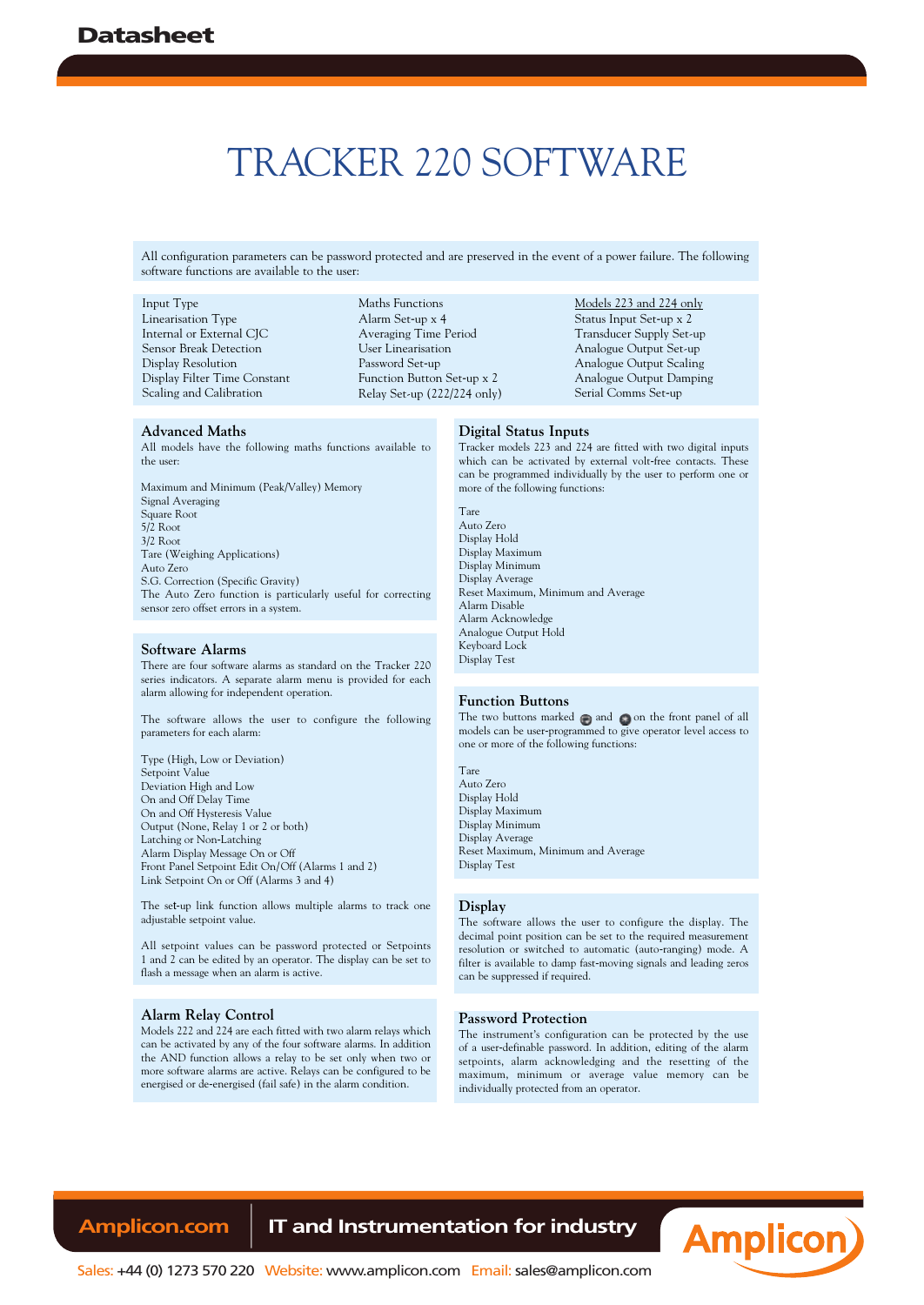## TRACKER 220 FEATURES



## **Universal Input**

All of the Tracker 220 series can be directly connected to most process sensors including thermocouples, RTDs, 20mA loops, transmitters, or dc type signals. All thermosensor ranges have built-in linearisation curves and internal or external CJC is available. The display can show °C, °F or Kelvin (Absolute), with the decimal point position being user-adjustable to give the required measurement resolution or switched to automatic (auto ranging mode). The sensor break detection can be selected to produce upscale or downscale readings. Process inputs can be scaled to any engineering unit and any input can be mapped to one of the thermosensor linearisation curves.



## **Sensor Excitation**

All Tracker 220 models are fitted with a fixed 24 volt DC output which is electrically isolated. This can be used to power a single 20 mA loop for two wire transmitters.

In addition the Tracker models 221 and 222 have a 10v regulated supply and the Tracker models 223 and 224 are fitted with a programmable 0-12 volt dc regulated output. Both of these outputs are electrically isolated to 500v. The programmable supply is configured via the internal software and is primarily designed to power strain gauge-type sensors including load cells.



## **User Linearisation**

Some applications require a special linearisation curve to be defined by the user. A typical example is tank contents measurement where the pressure of a liquid can be measured but this does not have a linear relationship to the actual volume. User linearisation allows up to 24 calibration points to be defined. Each point can be entered manually or, for greater accuracy, directly from the sensor output, thus removing most system measurement errors. The 24 readings can be entered in any order. The Tracker 220 will use the stored values to define the required linearisation curve.



## **Analogue Output**

Models 223 and 224 are fitted with an electrically isolated analogue output which has 0.05% resolution. This can be configured by the user as 0-10 volt, 0-20 mA or 4-20 mA and can be scaled over any portion of the display range. For example, a type K thermocouple can be retransmitted as a linear 4-20 mA signal equivalent to 0-1000°C to another device such as a chart recorder or data logger. The output is linear to temperature (display value).

The analogue output can be set to transmit the measured, the maximum, the minimum or the averaged value and has its own damping filter for noisy or fast moving signals.



## **Serial Communications**

Both models 223 and 224 are fitted with an electricallyisolated RS 422/485 serial interface. Models 221 and 222 can optionally be fitted with two wire communications. All measured values and set-up parameters are accessible, however, the instruments can be set to be read only, thus protecting their configuration.

Two protocols are available, namely the MODBUS and the proprietary DTPI, which has been designed to be easier to implement. The display, analogue output and transducer supply can all be set or configured via the serial interface.



## **Alarms**

Each of the Tracker 220 series has four software alarms. These can be configured by the user for alarm type, setpoint, on/off delay and on/off hysteresis value. Alarms can be individually set to be latching or non-latching and to flash a message on the front panel display when active. Any of the four software alarms can operate a relay (models 222 and 224 only). In addition a special AND function allows a relay to switch only if two or more alarm conditions are active. Relays can be configured to be energised or de-energised in the alarm condition.

## **Amplicon.com | IT and Instrumentation for industry**